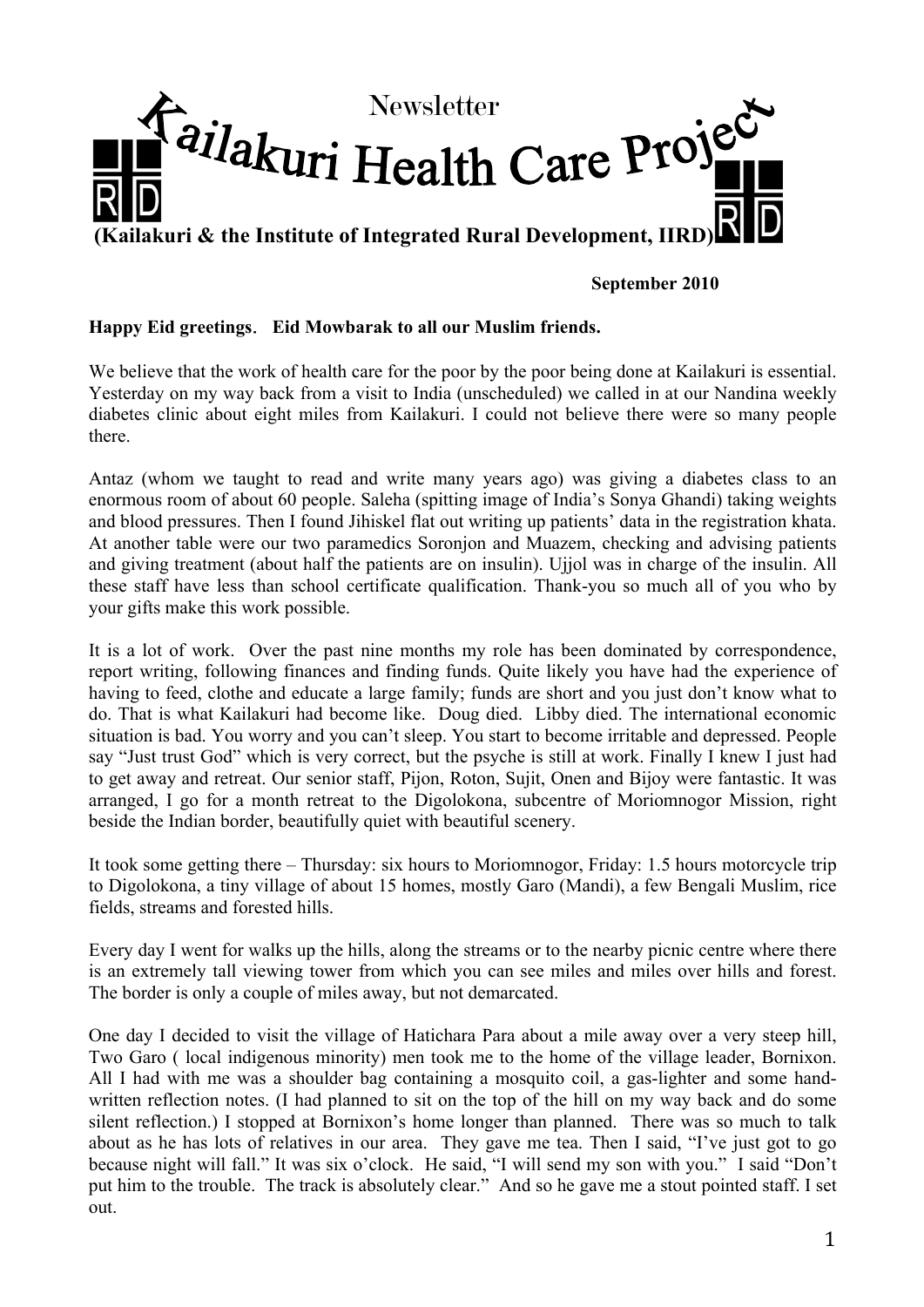The problem was that on reaching the rice field below his home I turned left instead of right! The path is going in the right direction, south-west and I thought would take me to Digolokona. But it didn't. I walked very fast because it was getting dark. Far in the distance I could hear a generator. That was encouraging. Then I saw two extremely bright lights. Hooray! This will be the Bonoful Picnic Centre. Standing on a bit of a mound, I could see buildings on the crest of the hill where the lights and generator were. That's odd. The Bonoful Picnic Centre doesn't have buildings on the top of the hill. Well it must be a camp of the Bangladesh Defence Rifles (border security force). I've got to reach that camp!

It was too dark to see anything. God was with me. I came to a road!! This will take me straight to the generator, the lights and the BDR camp. They were very powerful lights. Then another surprise. Entering the camp at the place you would expect to find a little mosque was a Hindu temple!! Then I found a couple of soldiers but they couldn't understand me and I couldn't understand them! Finally I asked, "Is this India or Bangladesh?" "It's India!" So I had arrived at a patrol camp of the Indian Border Security Force. They were very kind. There was a Ghurka soldier who could speak Bangali and another with English but for all the rest it was Hindi. I managed to explain my problem. I had been walking for two hours. They gave me a bed and fed me. They telephoned their base camp and in due course two vehicles arrived and took me there.

"What was a foreigner dong wandering through the forest at night wearing only a shirt and a lungi." Probably I had other people with me. Maybe I belong to a militant group with it's training camp in Bangladesh. I had no means of identification. They gave me a bed and a mosquito net. "You will have to get up when our senior intelligence officer arrives."

All the intelligence people were multi-lingual. For proof of my identity they could phone Yakub Chairman at Modhupur, I said, or else get the Bishop of Tura to phone the Bishop of Mymensingh. I gave them our Kailakuri number which fortunately I had memorized. He wanted to see what I had in my bag. There were a bit intrigued by my reflection notes. "You have written that you must follow the path of treasure. What is that treasure?" I said, "Jesus said the Kingdom of God is like a hidden treasure!" He understood. We finished at 1:30am but I didn't get much sleep. ?

Next day there was a lot of waiting around. I said I wanted a bible and to see a priest, and if there was going to be a delay to speak with the New Zealand High Commission in Delhi. They quickly produced a Garo Bible which was wonderful. They were just so friendly and kind. They wanted to get me back to Bangladesh as fast as they could but couldn't move until agreement came that the BDR would accept me, and they had to get my passport up from Dhaka.

"We will have to take you to the police station because we are not allowed to hold anyone for more than 24 hours." We drove to the thana town of Mohendrogonj in West Garo Hills. We went first to the government hospital, pretty similar to the Bangladesh equivalents. I was seen by a young Garo doctor who gave me anti-malarials and antihistamine syrup for a skin itch. The police station was like being back at home. The top officers were Bengali (Muslim and Hindu) and most of the rest Garo Christian, mainly Baptist. I was given tea and Bengali sweets.

I spent the night on the floor of the police commander's office – the only problem was they beat off the hours on a very loud gong just a few yards from my head. Someone brought a mobile phone with a Bangladesh sheem card and I was able to phone Kailakuri and speak with Antaz and Bijoy.

We were to be advised at three o'clock as to whether the BDR would accept me. The message came at four. We drove to the check post. It was a sad farewell. Then we walked 200 yards to the BDR commander. I embraced him. I felt like singing the national anthem. "Do you know him?"